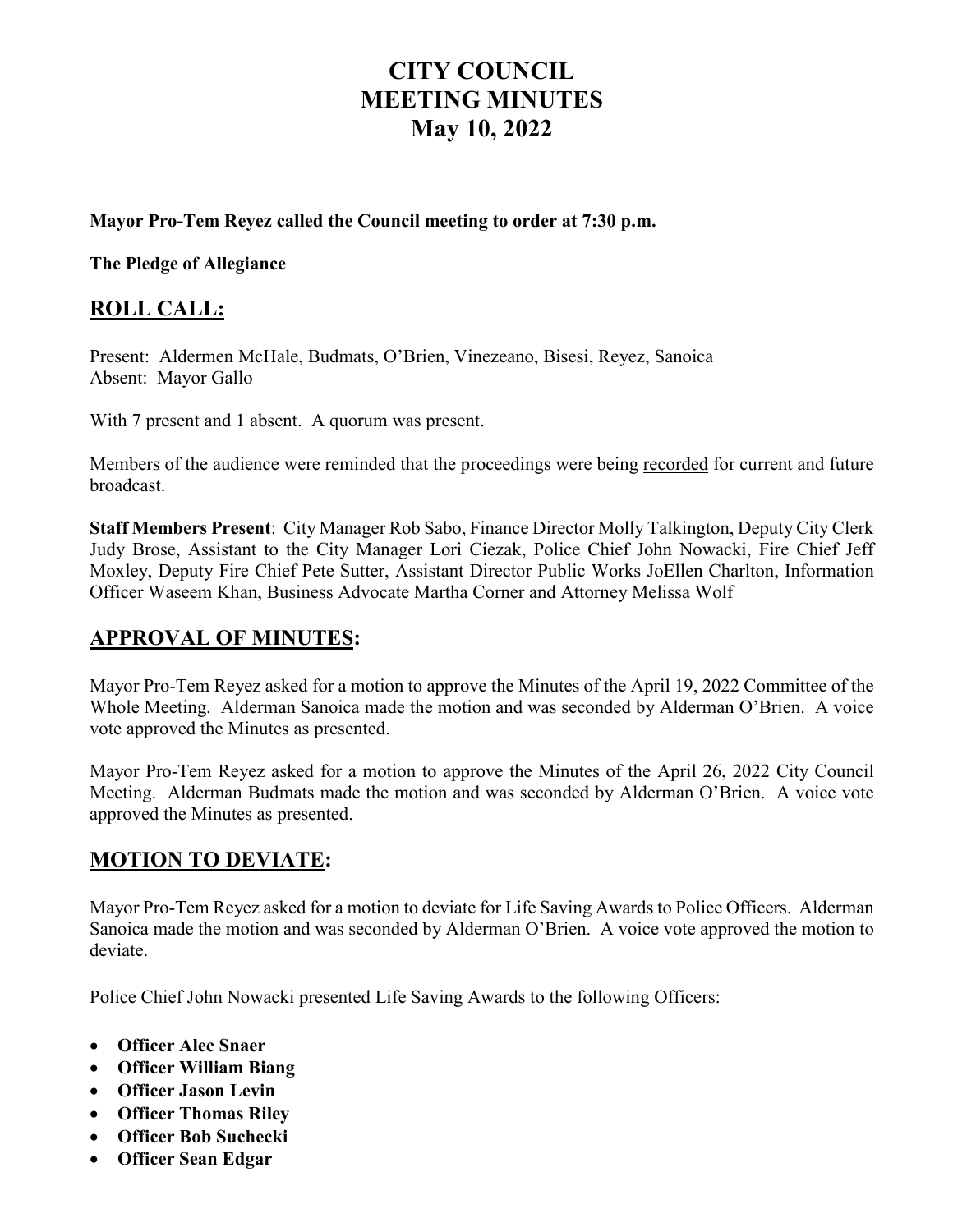May 10, 2022 City Council Meeting Minutes Page **2** of **7**

After the Awards were presented Mayor Pro-Tem Reyez asked for a motion to close the floor. Alderman Budmats made the motion and was seconded by Alderman O'Brien. A voice vote approved the motion to close the floor.

# **MAYOR'S REPORT:** None

# **WARD REPORTS:**

Alderman Sanoica stated that she received many messages from residents regarding the recent storms. She's glad that everyone is safe but they had a lot of questions regarding standing water and she was able to direct most of the residents to contact Public Works directly. Alderman Sanoica reminded everyone of the City's current policy, if standing water remains after 48 hours someone will come out and take a look. All of the points will be included in our GIS data to help determine long term storm water retention projects in conjunction with our road reconstruction. For those who continue to have water issues please report it to Public Works.

Alderman Bisesi thanked the Police Department for hosting Family Services Day on Saturday, May 7<sup>th</sup> at East Park Apartments.

# **MEETING OPEN TO THE PUBLIC FOR 20 MINUTES:**

There were no signatures on the sign-in sheet.

# **PENDING:**

**A) Ordinance No. 22-17 – Grant Approval of a Special Use for the Community Church at 2720 Kirchoff for a Montessori School to Operate as an Accessory Use (2nd Reading)**

Mayor Pro-Tem Reyez read the title into record and asked for a motion to adopt this Ordinance. Alderman Sanoica made the motion and was seconded by Alderman O'Brien.

ROLL CALL:

AYES: Reyez, Sanoica, McHale, Budmats, O'Brien, Vinezeano, Bisesi NAYS: 0 ABSENT: 0

With 7 in favor and 0 opposed. This Ordinance was adopted.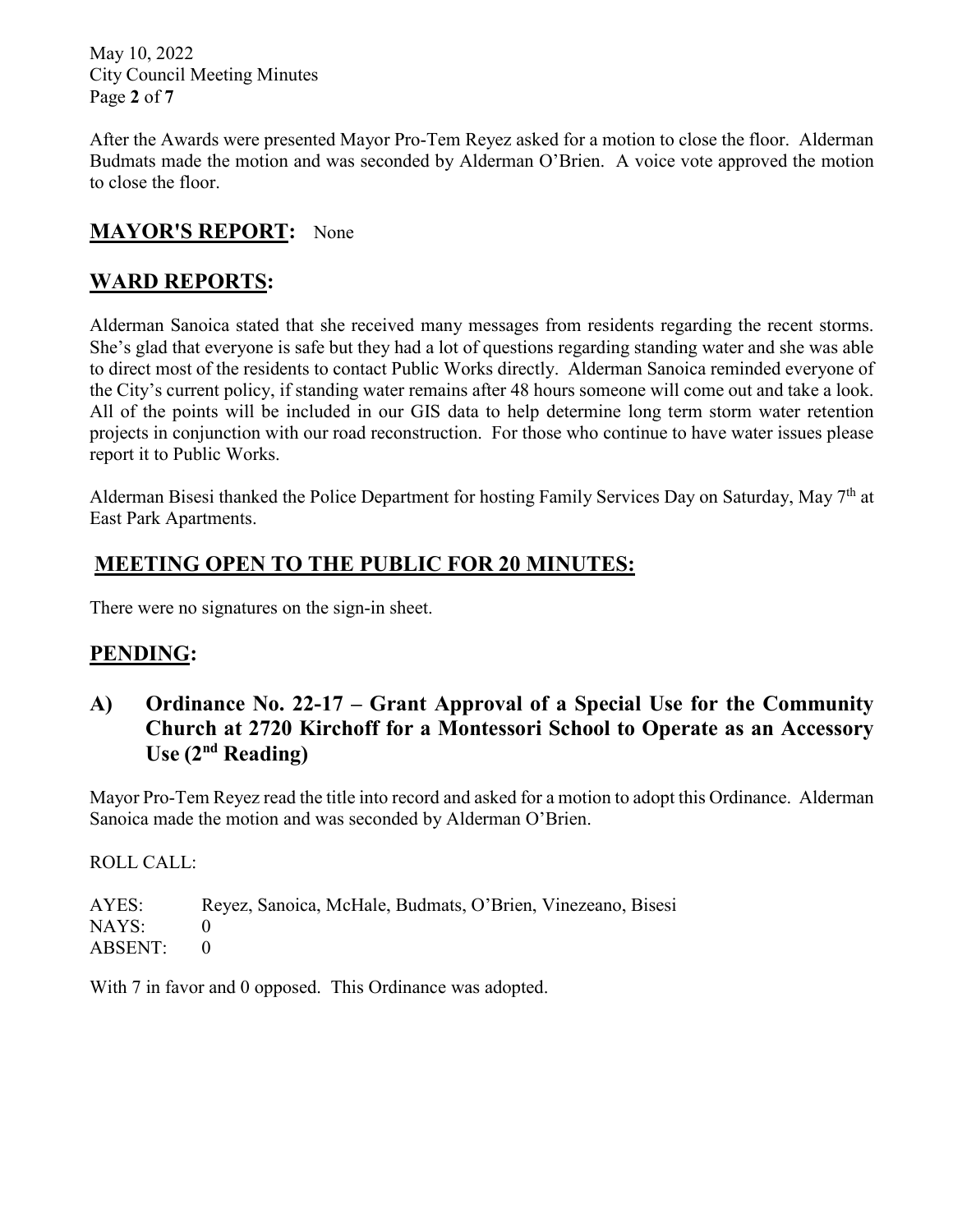# **CONSENT ORDINANCES (1st Reading):**

The Consent Ordinances consisted of three (3) items, items B thru D. Mayor Pro-Tem Reyez asked if any Alderman wished to remove any item from the Consent Agenda for Ordinances.

Alderman Budmats pulled item B.

Mayor Pro-Tem Reyez declared it in order for one motion to consider the two (2) Ordinances in one motion without debate. Alderman Sanoica made the motion and was seconded by Alderman McHale. Mayor Pro-Tem Reyez read the titles into the record.

*Item B was pulled by Alderman Budmats (see below).*

- **C) Ordinance No. 22-00 – Amend Chapter 18, Buildings and Building Regulations, of the City of Rolling Meadows Code of Ordinances to Adopt and Amend the Building Code Ordinance (1st Reading)**
- **D) Ordinance No. 22-00 – Approve the City's Class 6b Tax Classification Policy and Procedures and Related Amendments to the City Code of Ordinances (1st Reading)**

ROLL CALL:

AYES: Sanoica, McHale, Budmats, O'Brien, Vinezeano, Bisesi, Reyez NAYS: 0 ABSENT: 0

With 7 in favor and 0 opposed. The Ordinances moved forward for  $2<sup>nd</sup>$  reading.

*Item B was pulled by Alderman Budmats.*

### **B) Ordinance No. 22-00 – Approve Liquor License Application for a Class A2 Liquor License for Donato Restaurant Group, Inc. DBA Anna's Red Apple at 2121 S. Plum Grove Road (1st Reading)**

Mayor Pro-Tem Reyez read the title into record and asked for a motion to consider this Ordinance for 1<sup>st</sup> reading. Alderman O'Brien made the motion and was seconded by Alderman Budmats.

Alderman Budmats asked Staff to provide a report concerning this business and any of their related entities as far as their timeliness in filing food and beverage taxes and if there are any current matters in adjudication before we vote on this at the next meeting. City Manager Sabo stated that the report will be included in the next agenda packet.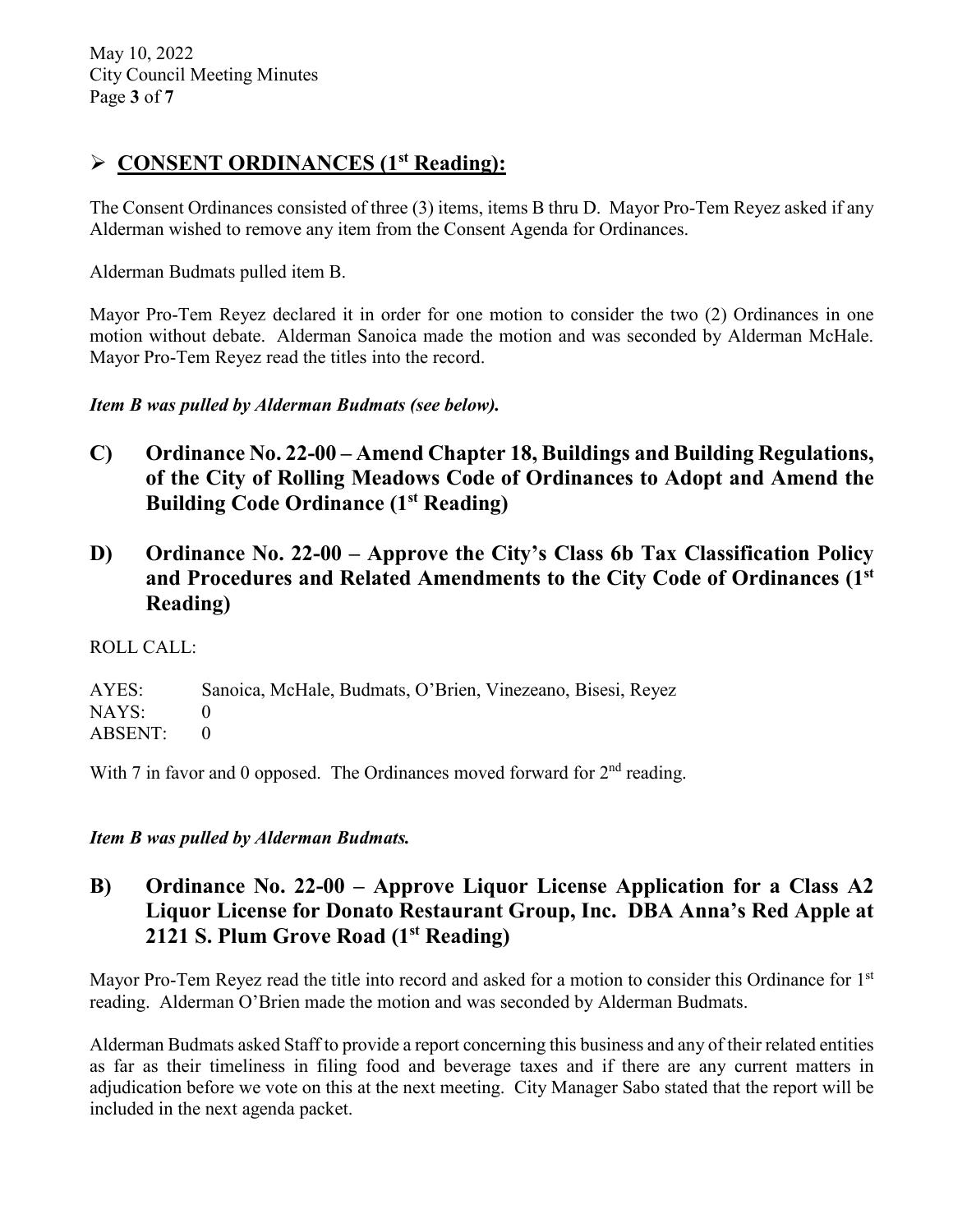May 10, 2022 City Council Meeting Minutes Page **4** of **7**

ROLL CALL:

AYES: McHale, Budmats, O'Brien, Vinezeano, Bisesi, Reyez, Sanoica NAYS: 0 ABSENT: 0

With 7 in favor and 0 opposed. The Ordinance moved forward for  $2<sup>nd</sup>$  reading.

# **NEW BUSINESS:**

# **E) MOTION TO APPROVE PAYMENT OF BILLS ON WARRANT 5/10/2022**

Mayor Pro-Tem Reyez asked for a motion to approve the Warrant. Alderman Sanoica made the motion and was seconded by Alderman O'Brien.

ROLL CALL:

AYES: Budmats, O'Brien, Vinezeano, Bisesi, Reyez, Sanoica, McHale NAYS: 0 ABSENT: 0

With 7 in favor and 0 opposed. The Warrant was approved.

# **CONSENT RESOLUTIONS:**

The Consent Resolutions consisted of five (5) items, items F thru J. Mayor Pro-Tem Reyez asked if any Alderman wished to remove any item from the Consent Agenda for Resolutions. No items were removed.

Mayor Pro-Tem Reyez declared it in order for one motion to consider the five (5) Resolutions in one motion without debate. Alderman Sanoica made the motion and was seconded by Alderman Budmats. Mayor Pro-Tem Reyez read the titles into the record.

- **F) Resolution No. 22-R-50 – Award a Contract for 2022 Annual Thermoplastic Pavement Marking Services**
- **G) Resolution No. 22-R-51 – Approving Tyler Contract Management Module Add-On**
- **H) Resolution No. 22-R-52 – Award a Contract for Public Works Administrative Assistance**
- **I) Resolution No. 22-R-53 – Authorize the Ordering of Snow/Ice Control Salt for 2022-2023 Winter Season**
- **J) Resolution No. 22-R-54 – Approve Collective Bargaining Agreement with the Rolling Meadows Police Association**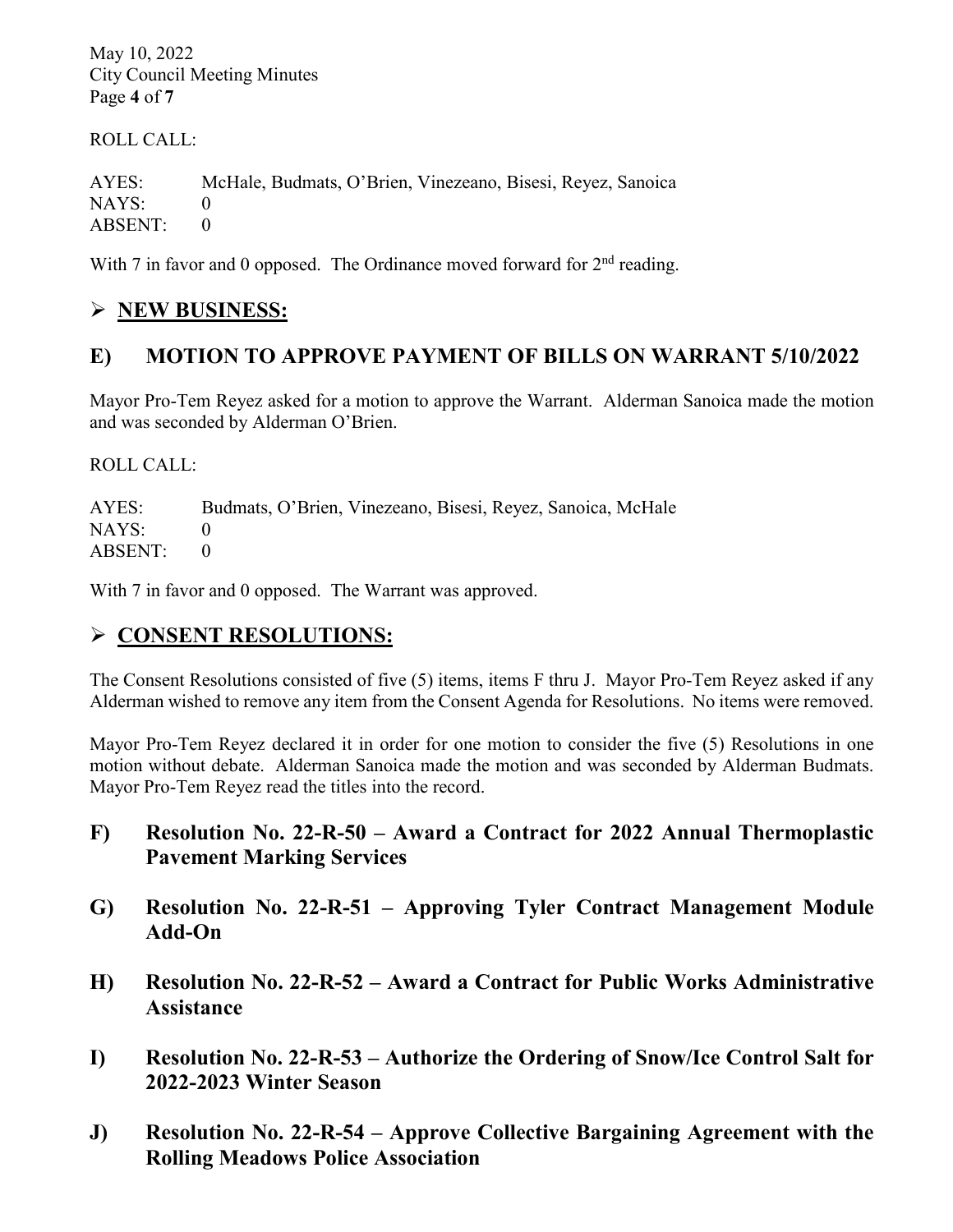May 10, 2022 City Council Meeting Minutes Page **5** of **7**

ROLL CALL:

AYES: O'Brien, Vinezeano, Bisesi, Reyez, Sanoica, McHale, Budmats NAYS: 0 ABSENT: 0

With 7 in favor and 0 opposed. The Resolutions were adopted.

# **OTHER BUSINESS & REPORTS:**

#### **Mayor's Appointments:**

*Planning & Zoning Commission*

• Glenn Gercken

Mayor Pro-Tem Reyez asked for a motion to approve this appointment. Alderman O'Brien made the motion and was seconded by Alderman Bisesi.

ROLL CALL:

AYES: Vinezeano, Bisesi, Reyez, Sanoica, McHale, Budmats, O'Brien  $NAYS: 0$ ABSENT: 0

With 7 in favor and 0 opposed. Glenn Gercken was appointed to the Planning & Zoning Commission.

#### **Mayor's Proclamations:**

1) Public Works Week - May 15-21, 2022

**City Clerk's Report:** None

#### **City Staff Reports:**

**1)** City Manager Rob Sabo introduced the new Finance Director Molly Talkington.

#### **2) Community Items of Interest**

*Lori Ciezak, Assistant to the City Manager reviewed the following:* 

1) The Police Department's "Family Services Day" held this past Saturday was very successful, with approximately 500 people in attendance! Numerous social service agencies attended to talk with residents about resources available to them. This event was a wonderful opportunity for the City's Police Department to have positive interactions with the community and to expand their outreach efforts. Thank you to all who attended and assisted with this great event!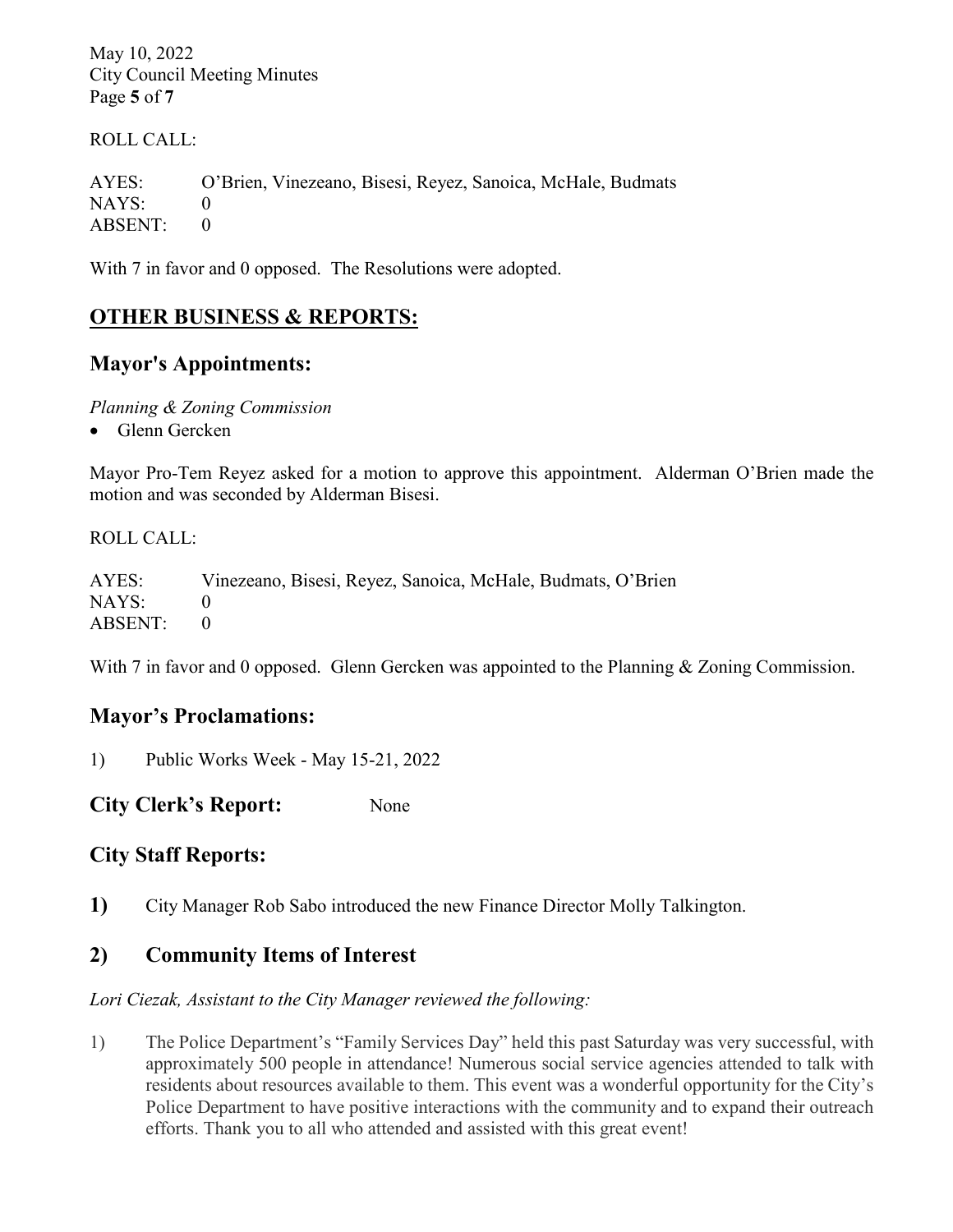- 2) The  $17<sup>th</sup>$  annual State of the City Address and luncheon will take place on Wednesday, May  $18<sup>th</sup>$ from 11am to 1 pm at Meridian Banquets. Hosted by the City and the Rolling Meadows Chamber of Commerce, this event offers expanded opportunities for all City businesses and area residents to learn more about the City's economic development initiatives, with a keynote presentation by Mayor Joe Gallo. To register, visit rmchamber.org or call 847-398-3730.
- 3) Join the City as it honors our heroes at the Memorial Day Parade and Ceremony on Saturday, May  $28<sup>th</sup>$  at 11:00 am, with the ceremony immediately following at the Carillon Monument on Kirchoff Road. Veterans and their families are invited to participate in the parade, whether on foot or riding in a trolley. Interested veteran organizations are welcome too. Contact Lori at 847-870-9005 if you would like to be included.
- 4) Please save the date for the Public Works Open House scheduled for June 4, 2022 which will be held at the Rolling Meadows Public Works facility at 3900 Berdnick St. This family friendly event will feature a touch-a-truck for kids, facility tours, demonstrations, and free food. This is a great opportunity for residents to learn about the many things our Public Works Department does 24/7/365 to serve our community.
- 5) The Public Works Department is excited to announce that the new automated refuse pick up is coming August 1, 2022. See the City's website for more information at [www.cityrm.org.](http://www.cityrm.org/)
- 6) Planning for this year's  $4<sup>th</sup>$  of July festivities is underway. The City is currently accepting applications from groups, businesses, and individuals that want to participate in the City's  $4<sup>th</sup>$  of July Parade which will be held on Monday, July 4 at 11:30AM along Owl Drive. Applications to participate are due by Monday, June 20 and there is no fee. For more information, visit the City's website at www.cityrm.org.

#### **3) April New Business Report**

*Martha Corner, Business Advocate reviewed the following:* 

- 1) Alex Building Materials Aluminum Product Distribution
- 2) Evoke Networking, LLC IT Sales & Service
- 3) Definite Construction Roofing Company
- 4) Got Ur 6 Fitness and Nutrition In-Home Personal Trainer
- 5) Knaga Logistics, LLC Transportation Dispatch

# **4) May 17, 2022 Committee of the Whole Draft Agenda**

City Manager Rob Sabo reviewed the items that are currently on May 17, 2022 Committee of the Whole draft agenda. The final agenda will be posted in accordance with the Open Meetings Act prior to the meeting.

# **5) May 24, 2022 City Council Draft Agenda**

City Manager Rob Sabo reviewed the items that are currently on May 24, 2022 City Council draft agenda. The final agenda will be posted in accordance with the Open Meetings Act prior to the meeting.